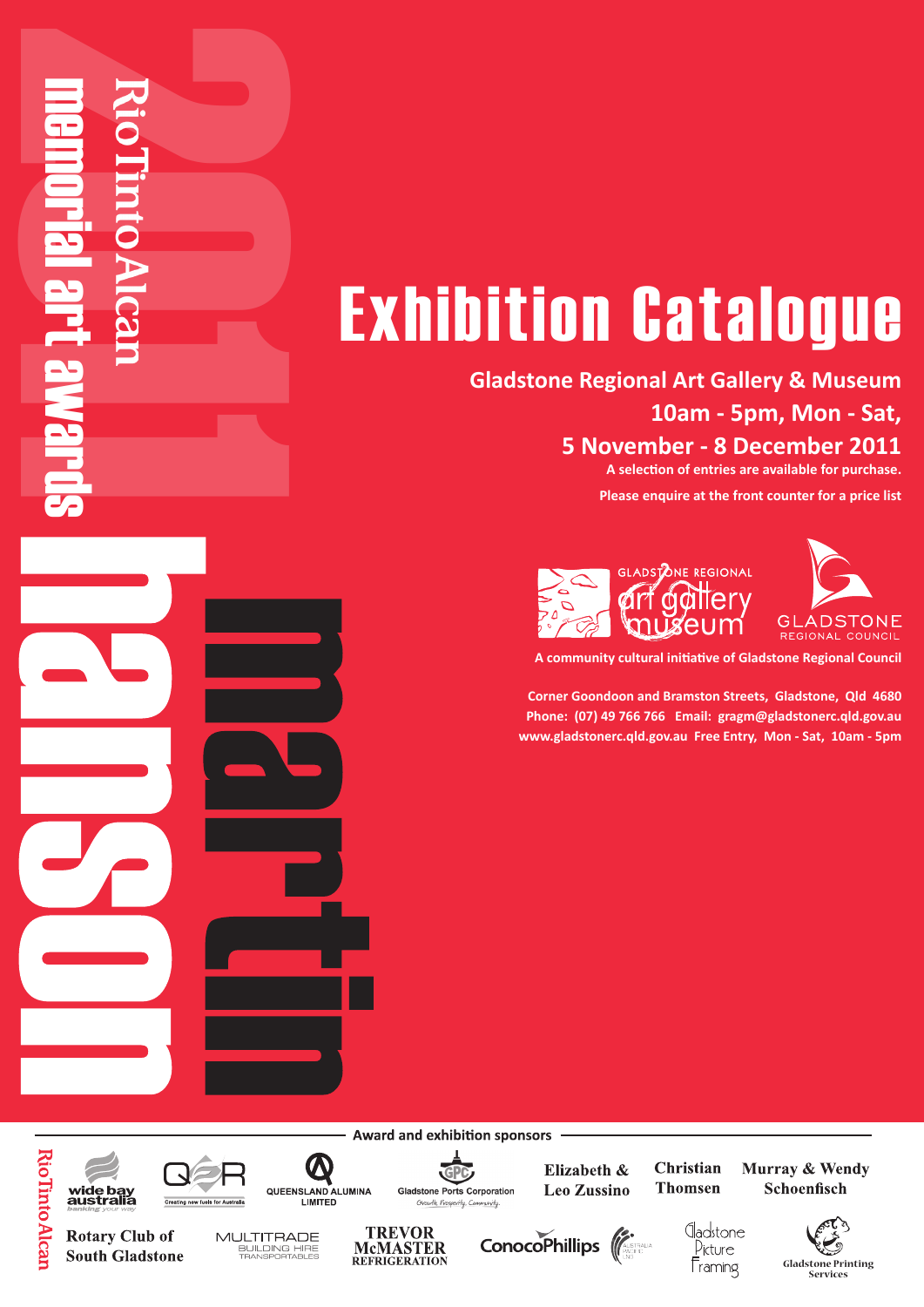**SECTION ONE: Easel Paintings** - Mixed media, acrylic, oil, collage, print, canvas, masonite, etc on non-paper *based supports. Section Three Prizes:*

| <b>NAME</b>  |                 | <b>TITLE</b>                       | <b>MEDIUM</b>                                   | SIZE (H x W cm)  |
|--------------|-----------------|------------------------------------|-------------------------------------------------|------------------|
| Peter        | Anderson        | Oppression                         | Mixed media                                     | 101.5x76.5       |
| Rosemary     | Anderson        | Storm Season                       | Acrylic                                         | 92x122           |
| Barb         | Aplin           | Here's to the Blues                | Mixed media                                     | 82x106           |
| <b>Barb</b>  | Aplin           | Old Buoys Club                     | Mixed media                                     | 82x106           |
| David        | Baade           | <b>Evening Splendour</b>           | Oil                                             | 36x51            |
| David        | Baade           | <b>Morning Glory</b>               | Oil                                             | 60x71            |
| Linda        | Bailey          | <b>Coral Cluster</b>               | Mixed media                                     | 91x45            |
| Linda        | <b>Bailey</b>   | Ruptured                           | Mixed media                                     | 91x45            |
| Kym          | <b>Barrett</b>  | Innocent Speech                    | Mixed media                                     | 60x60            |
| Susan        | Beale           | <b>Feeling Blue</b>                | Oil and acrylic                                 | 20x10            |
| Carmen       | Beezley-Drake   | When the Desert Blooms             | Acrylic                                         | 91.5x121.5       |
| Deborah      | <b>Bennetts</b> | Fishing at Dusk                    | Acrylic                                         | 100x120          |
| Deborah      | <b>Bennetts</b> | Pelican Landing                    | Acrylic and ink                                 | 50x103           |
| Ali          | <b>Black</b>    | Portrait of a Child                | Acrylic                                         | 101.5x153        |
| Ali          | <b>Black</b>    | The Dancer                         | Acrylic                                         | 182x92           |
| Kathleen     | Boyce           | Secret Garden                      | Beeswax                                         | 41.5x51.5        |
| Mostyn       | Bramley-Moore   | Eenie Creek & Sugar Road           | Oil                                             | 137.5x120        |
| Emma         | <b>Bryant</b>   | Untitled                           | Acrylic and oil stick                           | 100x150          |
| Emma         | <b>Bryant</b>   | Welcome to my World                | Acrylic                                         | 76x62            |
| Jan          | Campbell        | The Brewing                        | Acrylic                                         | 46x61            |
| Jason        | Cheshire        | Newborn First Cry                  | Acrylic                                         | 61x51            |
| Ludmila      | Clark           | Self Portrait                      | Oil                                             | 50x70            |
| Josh         | Cleary          | Gaddafi Munroe                     | Aerosol                                         | 90x90            |
| Josh         | Cleary          | Gaddafi; The People Have<br>Spoken | Aerosol                                         | 50x54            |
| Denise       | Cobb            | Just Another Day                   | Mixed media                                     | 76x61            |
| Denise       | Cobb            | Making Pap (Maize Meal)            | Mixed media                                     | 61x76            |
| Deborah      | Connolly        | Aquarius                           | Mixed media                                     | 76x76            |
| Diana        | Davey           | Conundrum                          | Mixed media                                     | 88x60            |
| Andrea       | Deeley          | <b>Night Lights</b>                | Acrylic                                         | 76x60            |
| Christine    | Desbiens        | <b>Beach Shacks</b>                | Acrylic                                         | 40x50            |
| Christine    | Desbiens        | Madam Butterfly                    | Mixed media                                     | 40x100           |
| Linda        | Ebenestelli     | <b>Aussie Bush Characters</b>      | Oil                                             | 48x58            |
| Katrina      | Elliott         | <b>Fruits on Linen</b>             | Mixed media                                     | 91x122           |
| Liz          | Else            | Over Outback                       | Acrylic                                         | 62x46            |
| Liz          | Else            | Turbidity                          | Acrylic                                         | 41x122           |
| Gay          | Emmerson        | View from El Deir, Petra           | Acrylic                                         | 122x122          |
| Gay          | Emmerson        | View from The High Place, Petra    | Acrylic                                         | 122x122          |
| Liz          | Farrell         | The Red Mud Dam                    | Encaustic, milk paint,<br>charcoal on aluminium | 64x88            |
| Andrea       | Farrow          | A Gift of Time                     | Acrylic                                         | 56x71            |
| Andrea       | Farrow          | Rhythm & Energy                    | Acrylic                                         | 94x64            |
| Tegan        | Fatnowna        | Infinity                           | Mixed media                                     | 93x60            |
| Trevor       | Fear            | The Blast                          | Acrylic                                         | 40x50            |
| Jenny        | Fournier        | <b>Green Belts</b>                 | Acrylic, polymer clay,<br>found objects         | 30x40            |
| Margaret     | Frost           | <b>Heart Cry</b>                   | Acrylic collage                                 | 40x50            |
| Margaret     | Frost           | Rhythms of a City                  | Acrylic                                         | 45x91            |
| Peter        | Gibbs           | Orchid Delight                     | Oil                                             | 69x48            |
| De           | Gillett         | Relinquish to the River            | Oil                                             | 61x122           |
| Amandine     | Goffart         | La traversée du désert             | Oil                                             | 75x50            |
| Amandine     | Goffart         | Soleil-Soleil                      | Acrylic                                         | 30x30x2<br>60x45 |
| Marie        | Green           | N90 in Small Magellanic Cloud      | Oil                                             | 76x102           |
| Marie        | Green           | The Creed                          | Oil                                             | 91x45            |
| Donna        | Griffiths       | The Kimberley Boabs                | Oil                                             | 75x60 each       |
| Peter        | Gunn            | A History Painting                 | Oil                                             | 74x63            |
| Peter        | Gunn            | Portrait of a Young Woman          | Oil                                             | 80x76            |
| Leigh        | Gunter          | Pull                               | Mixed media                                     | 60x90            |
| Chantal      | Handley         | Deep End                           | Oil                                             | 90x90            |
| Geoffrey     | Head            | <b>Wedding Party</b>               | Mixed media                                     | 152x244          |
| Hope         | Horgan          | Elements-Earth-Air-Fire-Water      | Oil                                             | 152x91           |
| Carol        | Horton          | The Ancestors are Angry            | Acrylic                                         | 124x105          |
| <b>Bella</b> | Hughes          | Rainbow Valley Sunset              | Oil                                             | 24x32            |
| Susan        | Hutton          | Still Life                         | Acrylic                                         | 60x60            |
| Lee          | <b>Hynes</b>    | Evolution                          | Mixed                                           | 80x100           |
| Lee          | Hynes           | Growth                             | Mixed                                           | 80x100           |
| Christi      | Keith           | Leapin Lilly at Cedar Galleries    | Photography                                     | 50x75            |
| Kristel      | Kelly           | Midas was Here                     | Acrylic                                         | 75x100           |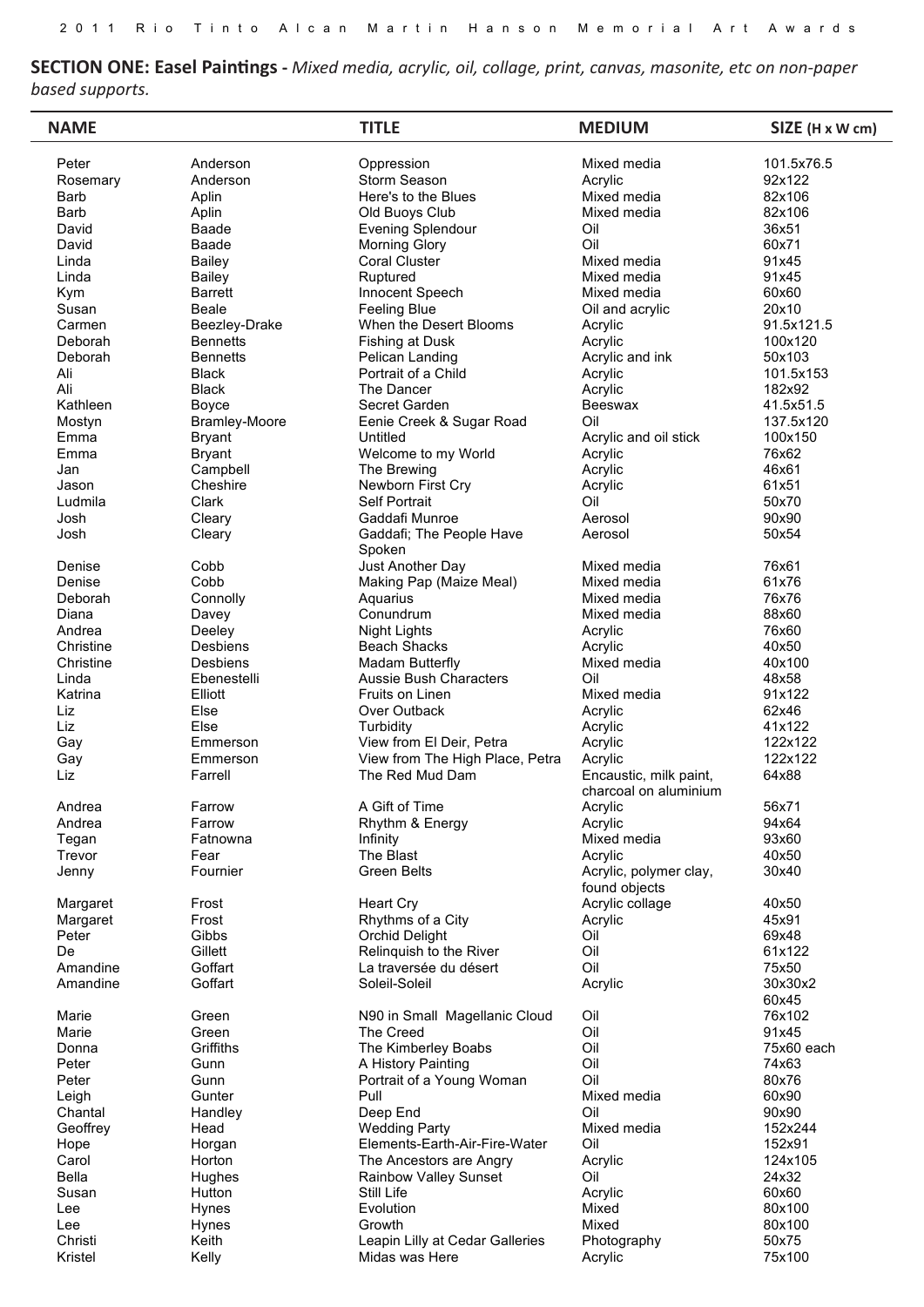**SECTION ONE: Easel Paintings -** *Mixed media, acrylic, oil, collage, print, canvas, masonite, etc on non-paper based supports. Section Three Prizes:*

| <b>NAME</b>    |                 | <b>TITLE</b>                                                           | <b>MEDIUM</b>                                   | SIZE (H x W cm) |
|----------------|-----------------|------------------------------------------------------------------------|-------------------------------------------------|-----------------|
| Peter          | Laqua           | Colours of a Burning Cane                                              | Acrylic                                         | 60x60           |
| Peter          | Laqua           | <b>Distorted Self Reflection</b>                                       | Acrylic                                         | 60x52           |
| Sarah          | Larsen          | Windows of Opportunity, Earth<br>Change and the Compression of<br>Time | Mixed media                                     | 119x148         |
| Ken            | Leslie          | 001/Acryl./Viscosity/Ref.<br>JaPo:ClGr                                 | Acrylic                                         | 117x66          |
| Ken            | Leslie          | 002.1/Acryl./Opacity/Ref.AdRe:<br>KaMa                                 | Acrylic                                         | 36x36           |
| Felicia        | Lloyd           | Visions of the Sea: 1982                                               | Carbon copy and pen                             | 13x13           |
| Dave           | Machen          | Ghost in the Church                                                    | Mixed media                                     | 110x120         |
| Lyne           | Marshall        | Stormy Weather                                                         | Acrylic                                         | 70x70           |
| Fiona          | Marxsen         | The Gladstone                                                          | Acrylic                                         | 60x50           |
| Fiona          | Marxsen         | Under the Marina Bridge                                                | Acrylic                                         | 60x50           |
| Claudine       | Marzik          | <b>Controlled Burning</b>                                              | Acrylic                                         | 130x150         |
| Giselaanni     | Matthias        | From my Balcony                                                        | Acrylic                                         | 50x76           |
| Giselaanni     | Matthias        | Grooming Bozo                                                          | Charcoal & pastel                               | 70x50           |
| Catherine      | McCue Boes      | Museum Attendant                                                       | Mixed media                                     | 85x60           |
| Jennifer       | McDuff          | Any Given Time and Place<br>Landscape                                  | Mixed Media                                     | 61x183          |
| <b>Belinda</b> | McGrath         | The Shore                                                              | Acrylic                                         | 55x95 each      |
| Chrissie       | McLaren         | Impression                                                             | Mixed media                                     | 183x91          |
| Chrissie       | McLaren         | Laced                                                                  | Mixed media                                     | 91x183          |
| Ainslie        | McMahon         | Sink Holes at Low Tide                                                 | Acrylic                                         | 91x121          |
| Ella           | Moon            | <b>Butterfly Dreams</b>                                                | Acrylic                                         | 122x91          |
| Ella           | Moon            | New Paradigm                                                           | Acrylic                                         | 102x76          |
| Matthew        | Mortimer        | <b>White Painting</b>                                                  | Acrylic                                         | 35x35           |
| Tanya          | Nadin           | Conflict                                                               | Acrylic                                         | 120x90          |
| Tanya          | Nadin           | Entangled                                                              | Mixed media                                     | 80x80           |
| Sharna         | <b>Nice</b>     | Music Brings Life                                                      | Mixed media                                     | 24x19.5         |
| <b>Marlies</b> | Oakley          | Evolution of the Holy Spirit                                           | Mixed media                                     | 130x130         |
| Beverly        | O'Brien         | Beauty to Behold                                                       | Oil                                             | 50x60           |
| Beverly        | O'Brien         | Portrait of Juliri                                                     | Oil                                             | 90x90           |
| Janette        | O'Hare          | The Last Turtle                                                        | Acrylic                                         | 91x45           |
| Jasmine        | Ormsby          | Cat Empire                                                             | Mixed media                                     | 120x80          |
| Jasmine        | Ormsby          | La Belle                                                               | Mixed media                                     | 100x120         |
| Mark           | Paddick         | Back to the Start - Morning<br>Portrait before Meditation              | Aerosol on perspex,<br>aerosol on plastic light | 150x80          |
| Mark           | Paddick         | Rock Pools - Facing Island                                             | Encaustic wax, bitumin<br>and oil on aluminium  | 180x45          |
| Pamela         | Partridge       | <b>Quiet Morning</b>                                                   | Oil                                             | 39x29           |
| Pamela         | Partridge       | The Lower Paddock                                                      | Oil                                             | 40 diameter     |
| Fay            | Posner          | Autumn                                                                 | Mixed media                                     | 77x61           |
| Julie          | Poulsen         | <b>Elegant Scrub</b>                                                   | Mixed media                                     | 137x91 each     |
| Karen          | Quinn           | Catalyst - Gladstone Harbour<br>October 2011                           | Mixed media                                     | 60x48           |
| Karen          | Quinn           | Memories of the Bommie - Heron<br>Island June 2011                     | Mixed media                                     | 60x44           |
| Alicia         | Redshaw         | Nothing to See                                                         | Mixed media                                     | 50.5x61         |
| Denise         | Reichenbach     | Floatsink                                                              | Acrylics on board                               | 90x122          |
| Barry          | Ryan            | A Splash of Colour                                                     | Acrylic                                         | 70x50           |
| Barry          | Ryan            | A Walk in the Forest                                                   | Acrylic                                         | 100x76          |
| Megan          | <b>Schliebs</b> | 2 Owls                                                                 | <b>Mixed Media</b>                              | 76x101          |
| Katherine      | Scriffignano    | The Beauty of Industry                                                 | Acrylic on                                      | 90x120          |
| Patricia       | Sheppard        | Catch Me if You Can                                                    | <b>Mixed Media</b>                              | 84x120          |
| lan            | Smith           | Reef of Orange Men                                                     | Oil and acrylic                                 | 102x153         |
| Irene          | Sparks          | <b>Climate Changing Seasons</b>                                        | Acrylic                                         | 190x160         |
| Rosalie        | Stanton-Cook    | Pairs                                                                  | Oil                                             | 76x51           |
| Jane           | Thatcher        | Go With the Flow                                                       | Oil                                             | 122x183         |
| Chloe          | Totton          | A Fresh Start                                                          | Acrylic                                         | 122x92          |
| Chloe          | Totton          | The Tattooed                                                           | Acrylic                                         | 120x60 each     |
| Peter          | Tremul          | Osprey in Flight Pikes Crossing                                        | Photography                                     | 40x76           |
| Kay            | Trood           | Another Glorious Day Dawns as<br>Gnarla the Owl Heads Home             | Acrylic                                         | 60x76           |
| Kay            | Trood           | Musos                                                                  | Acrylic                                         | 28x28           |
| Margaret       | Tummon          | <b>Night Shades</b>                                                    | Mixed media                                     | 45x45           |
| Clare          | Ubrihien        | <b>Photo Finish</b>                                                    | Mixed media                                     | 60x75           |
| Lynette        | Wakely          | Marry Me                                                               | Acrylic                                         | 76x102          |
| Joan           | Warmington      | <b>Tranquillity Walk</b>                                               | Mixed media                                     | 80x40           |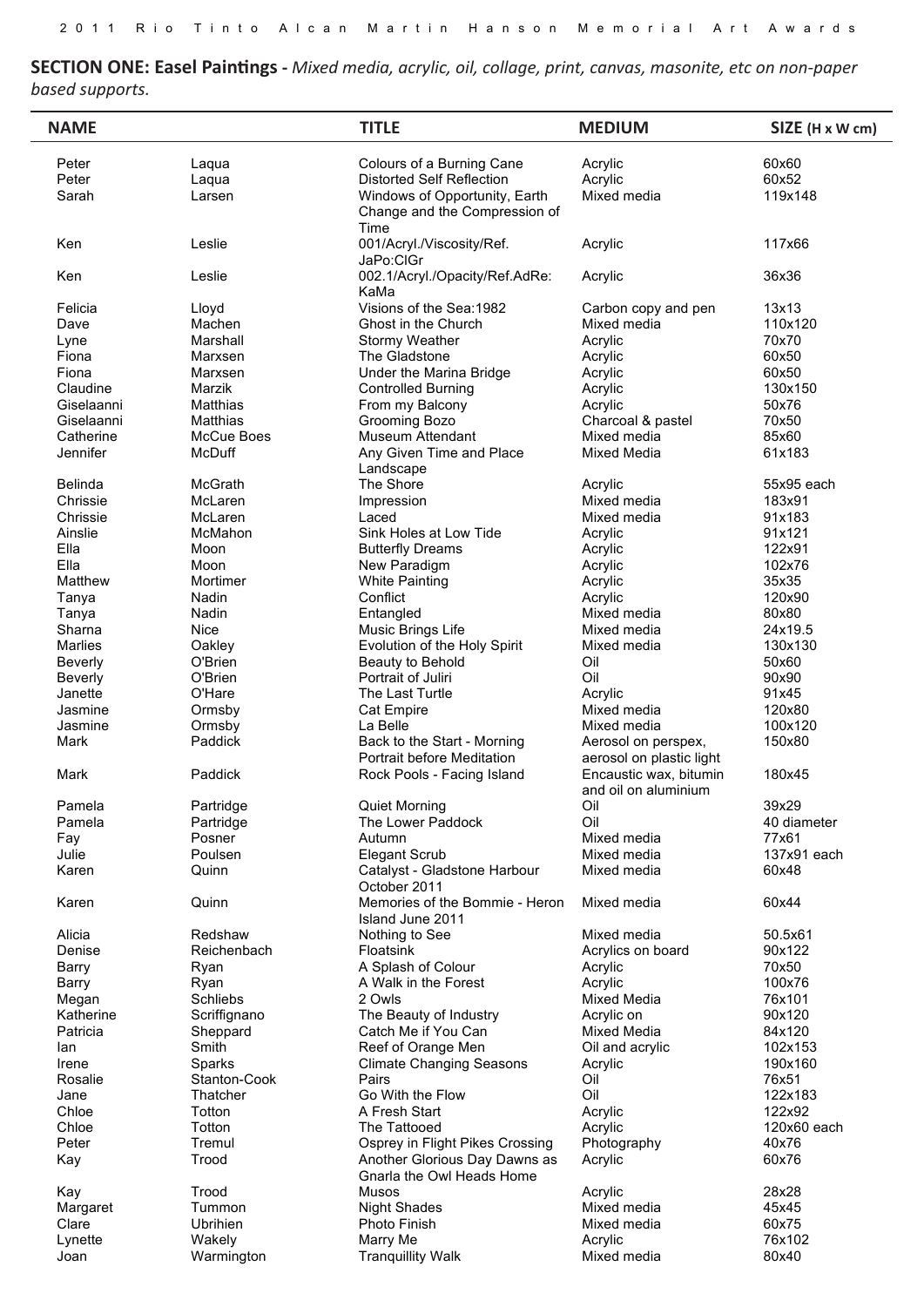**SECTION ONE: Easel Paintings** - Mixed media, acrylic, oil, collage, print, canvas, masonite, etc on non-paper **based supports.** edia, acrylic, oil, collage  $\alpha$  supports.

| <b>NAME</b>     |              | <b>TITLE</b>                  | <b>MEDIUM</b>   | SIZE (H x W cm) |
|-----------------|--------------|-------------------------------|-----------------|-----------------|
| Belynda (Bindi) | Waugh        | Those Things We cannot Hold   | Acrylic         | 195x40          |
|                 |              | are the Things We Often Lose  |                 | 140x50          |
| Una             | Webber       | Passing Through Life          | Acrylic         | 75x100          |
| <b>Ross</b>     | Wenn         | Alchemy                       | Oil             | 102x153         |
| Melissa         | West         | Bad Habits-DIE YOUNG (part 2) | Mixed media     | 120x120         |
| Tanya           | Whelan       | Winter Burn                   | <b>Ink</b>      | 90x120          |
| Denise          | Wild         | <b>Ridge Top Sunset</b>       | Mixed media     | 46x90           |
| Denise          | Wild         | Waiting for the Wave          | Acrylic         | 100x100         |
| Adrienne        | Williams     | Dusk Peel                     | Oil             | 91x91           |
| Jo              | Williams     | <b>Nucleolus</b>              | Acrylic         | 152x76          |
| Jo              | Williams     | Wings of Aggrandizement       | Acrylic         | 152x76          |
| Beryl           | Wood         | Rose Tinted                   | Acrylic         | 40x50           |
| Beryl           | Wood         | <b>Street Party</b>           | Acrylic         | 60x91           |
| Dorothy         | Wood-de-Melo | The Burning Bush              | Acrylic and oil | 1073x122        |
| Veronica        | Zeil         | Is it Stacking up?            | Acrylic         | 91x91 each      |
| Veronica        | Zeil         | Swamped                       | Acrylic         | 105x190         |

| Section One Prizes:                    |         |
|----------------------------------------|---------|
| Queensland Energy Resources Ltd. Award | \$1.500 |
| Christian Thomsen Award                | \$750   |
| Gladstone Picture Framing (Open Order) | \$500   |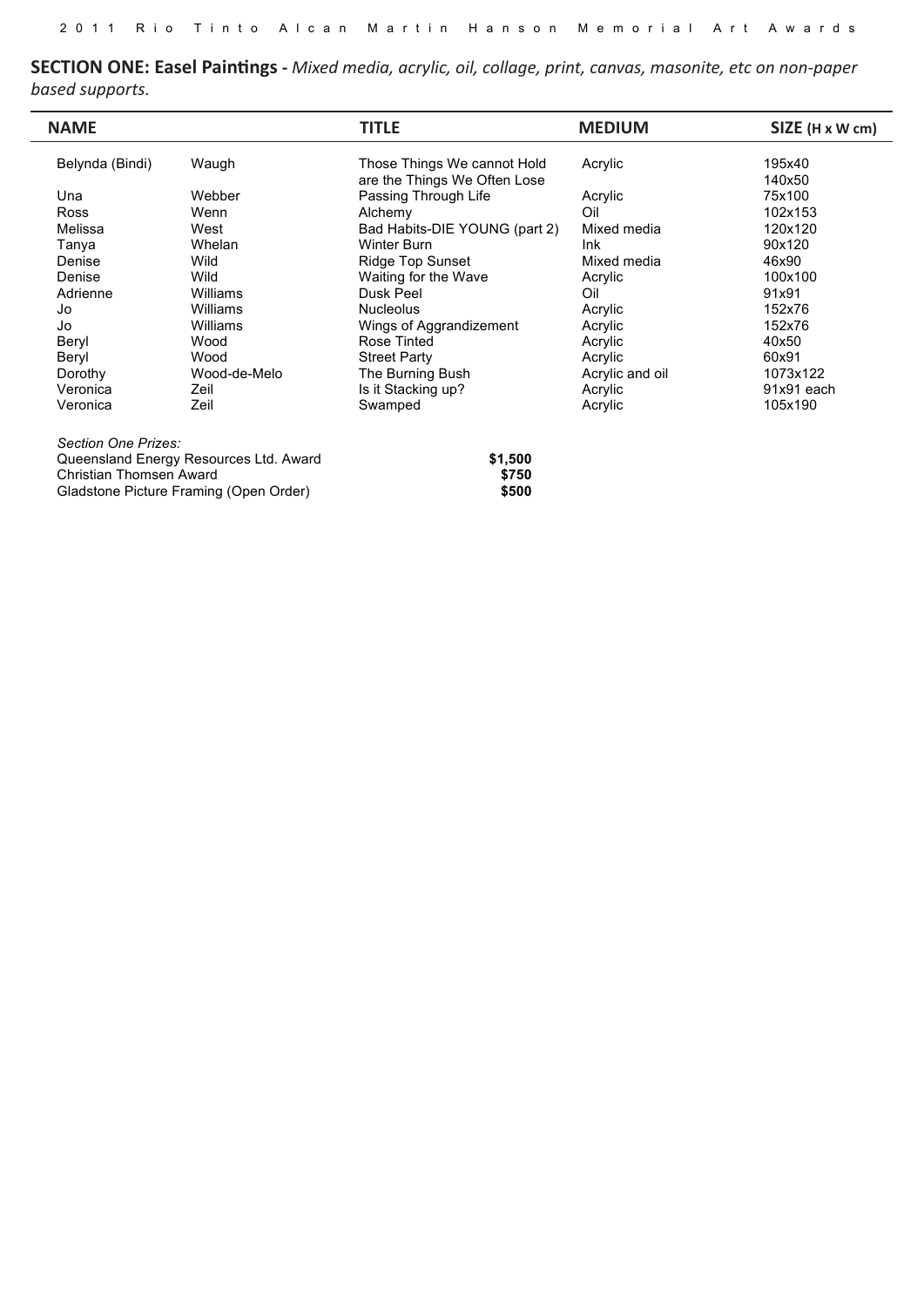**SECTION TWO: Works on Paper** - Drawing, watercolour, collage, mixed media, photography & print-making etc *on paper based supports. Section Three Prizes:*

| <b>NAME</b> |                   | <b>TITLE</b>                                     | <b>MEDIUM</b>                                 | SIZE (H x W cm) |
|-------------|-------------------|--------------------------------------------------|-----------------------------------------------|-----------------|
| Trish       | Adlam             | Awakening                                        | Photography                                   | 29.5x19.5       |
| Jeanette    | Albury            | All the Eggs in One Basket                       | Watercolour                                   | 54x27           |
| Jeanette    | Albury            | The Hunter                                       | Watercolour and ink                           | 90x60           |
| Sarah       | Anderson          | The Flyout                                       | Pastel                                        | 37x26           |
| Carmen      | Beezley-Drake     | Babes in Bonnets                                 | Lino-cut                                      | 20x16 each      |
| Dulcie      | Benn              | Mt Larcom Cloaked with Sunset                    | Photography                                   | 20x30           |
| Dulcie      | Benn              | Nature Paints a Portrait of Fury<br>at Sunset    | Photography                                   | 20x29           |
| Cecile      | <b>Bolton</b>     | A Sunny Land                                     | Acrylic                                       | 81x59           |
| Cecile      | <b>Bolton</b>     | Memories of Childhood                            | Charcoal on canson                            | 72x105          |
| Kathleen    | Boyce             | Untitled                                         | Off set ink                                   | 34x23.5         |
| Mark        | Brannigan         | To Rise Above the Clouds                         | Photography                                   | 50x74           |
| John        | <b>Brauers</b>    | First Light                                      | Photography                                   | 59x85           |
| John        | <b>Brauers</b>    | Stuff of Dreams                                  | Photography                                   | 50x75           |
| Jan         | Breckwoldt        | Girl with the Pearl Earing                       | Lithograph                                    | 30x22           |
|             | <b>Breckwoldt</b> |                                                  |                                               | 29x42           |
| Jan         |                   | <b>Turtle Street</b>                             | Lithograph                                    |                 |
| Maureen     | <b>Busteed</b>    | Pathway to the Moon                              | Photography                                   | 20x15           |
| Rod         | <b>Butler</b>     | The Adoration of the Chihuahua                   | Collage and photocopy                         | 20x27           |
| Rita        | <b>Byron</b>      | Lambs in the Mist                                | Watercolour                                   | 26x37           |
| Rosy        | Chapman           | Shades of Chambray                               | Mixed media                                   | 52x36           |
| Jason       | Cheshire          | Lady on Sheets                                   | Coloured bitumen                              | 56x40           |
| Lynn        | Clifford          | Overpass II                                      | Photography                                   | 49x62           |
| Lynn        | Clifford          | Tanks                                            | Photography                                   | 39x61           |
| Suyee       | Clifford          | Scenes from Tondoon Botanic<br>Gardens           | Stone - ground pine soot<br>ink on rice paper | 38x353          |
| Leanne      | Cole              | Windy Day                                        | Collagraph                                    | 23x39           |
| Diana       | Davey             | The Edge                                         | Watercolour                                   | 20x27           |
| Andrea      | Deeley            | <b>Gypsy Dancer</b>                              | Mixed media                                   | 47x36           |
| Sasha       | Edmonds           | The Grotto                                       | Ink                                           | 23x19           |
| Dee         | Egner             | <b>Twenty Twelve</b>                             | Mixed media                                   | 29.5x59.5       |
| Katrina     | Elliott           | Mistranslation                                   | Photography                                   | 73x96           |
| Clare       | Ford              | Absence of Light                                 | Linocut print                                 | 70x44 each      |
| Clare       | Ford              | Old Growth                                       |                                               | 102x64          |
|             |                   |                                                  | Linocut print                                 |                 |
| Janice      | Ford              | <b>Towards Gladstone</b>                         | Oil                                           | 40x120          |
| Peter       | Gibbs             | <b>Test Pilot</b>                                | Charcoal and pen                              | 60x48           |
| Angela      | Goulton           | When You are Old                                 | Mixed media                                   | 72x50           |
| Cajetan     | Goves             | Dreaming at Money Point                          | Collage, inks, watercolour<br>and plastic     | 97x78           |
| Nathalie    | Grant             | Happy Rock Sunset                                | Photography                                   | 45x30           |
| Nathalie    | Grant             | <b>Sweet Memories</b>                            | Photography                                   | 30x45           |
| Sheila      | Greet             | Outback-Wet                                      | Mixed media                                   | 30x44           |
| Sheila      | Greet             | Siblings                                         | Ink and intense pencil                        | 23x26           |
| Roslyn      | Head              | Mum's Good China                                 | Mixed media                                   | 98x68           |
| Hope        | Horgan            | The Tree                                         | Soft ground etching, hand<br>coloured         | 23x19           |
| Marion      | Hughes            | Lady in the Hat                                  | Watercolour                                   | 37x57           |
| Marion      | Hughes            | Solitude                                         | Watercolour                                   | 55x74           |
| Jude        | Kennedy           | It's a Hard Life, But Someone's<br>Got to do it! | Photography                                   | 53x74           |
| Jude        | Kennedy           | <b>Shimmery Slither</b>                          | Photography                                   | 40x51           |
| Kristopher  | Kennedy           | <b>Cuisses de Grenovilles</b>                    | Photography                                   | 30x52           |
| Kristopher  | Kennedy           | Who's That Masked Man?                           | Photography                                   | 60x43           |
| Michele     | Kershaw           | Boardwalk S/P                                    | Woodcut, etching °/c'<br>chine colle'         | 93x60           |
| Felicia     | Lloyd             | The Gardens                                      | Carbon copy and pen                           | 16x12 each      |
| Ann         | Lucas             | Action in Orange                                 | Collage                                       | 34x67           |
| Ann         | Lucas             | Ann's Blues                                      | Collage                                       | 30x41           |
| Dave        | Machen            | Cows in the Lane                                 | Mixed media                                   | 96x62           |
| Auda        | MacLean           | Kieran                                           | Pastel                                        | 83x63           |
| Theresa     | May               | Midnight in the Morning                          | Mixed media                                   | 44x59           |
| Theresa     | May               | The Hum of the Season -<br><b>Bingrera Mill</b>  | Mixed media                                   | 60x52           |
| Catherine   | McCue Boes        | Preserved in Australia                           | Artist book                                   | 45x95x21        |
| Jennifer    |                   |                                                  |                                               |                 |
|             | McDuff            | From Bird Diaries. Series                        | Drypoint / etching                            | 22x32           |
| Yvonne      | Moloney           | Anna's Dream                                     | Mixed Media                                   | 59x39           |
| Yvonne      | Moloney           | Up the Creek - After the King<br>Tide            | Mixed media                                   | 35x52           |
| Natalia     | Muszkat           | <b>Four Generations</b>                          | Photography                                   | 50x76           |
| Natalia     | Muszkat           | Reflections on Future                            | Photography                                   | 44x29           |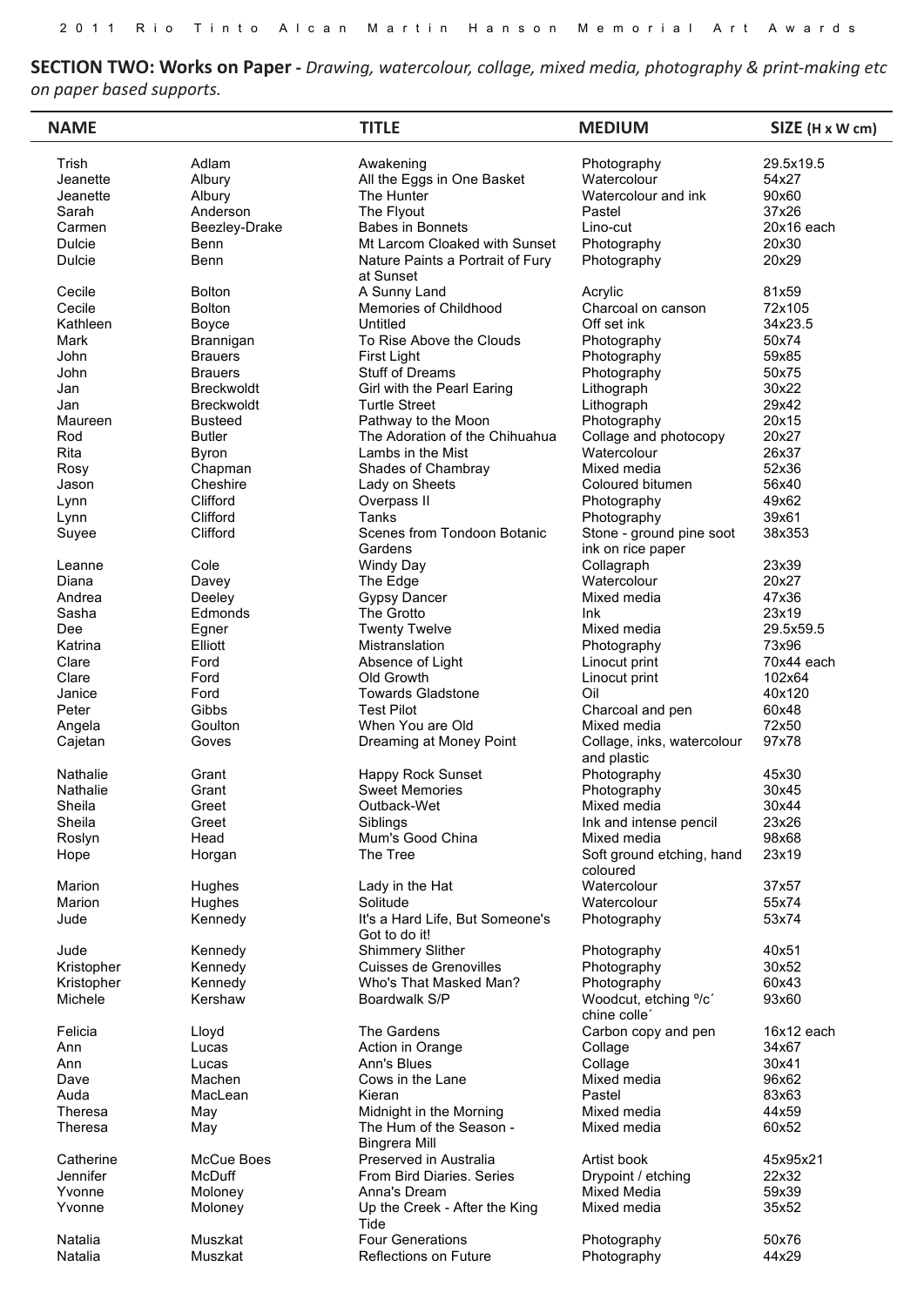**SECTION TWO: Works on Paper -** *Drawing, watercolour, collage, mixed media, photography & print-making etc on paper based supports. Section Three Prizes:*

Gladstone Ports Corporation Award **\$1,500**

| <b>NAME</b>                     |              | <b>TITLE</b>                                      | <b>MEDIUM</b>           | SIZE (H x W cm) |
|---------------------------------|--------------|---------------------------------------------------|-------------------------|-----------------|
| Nanette                         | Nebe         | Morchella Spores-A-Dancing                        | Lithograph              | 26x37.5         |
| Kim                             | Price        | Darwin's Insight                                  | Photography             | 20x47           |
| Kim                             | Price        | <b>Washing Day</b>                                | Photography             | 25x20           |
| Robyn                           | Rae          | Autumn's Jewels                                   | Dye on silk             | 40x30           |
| Robyn                           | Rae          | Come Together                                     | Dye on silk             | 40x30           |
| Joan                            | Read         | Celebration of Lovely Leaves                      | Watercolour             | 51x19           |
| Joan                            | Read         | Leaves                                            | Watercolour             | 55.5x55.5       |
| Denise                          | Reichenbach  | Visionary: Self/Syd                               | Mixed media             | 154x104         |
| Tricia                          | Reust        | A Crying Shame                                    | Mixed media             | 71x57           |
| <b>Bronte</b>                   | Roper        | Rain Go away                                      | Etching                 | 14X12           |
| <b>Bronte</b>                   | Roper        | You Beauty                                        | Photography             | 31x24 each      |
| James                           | Ryan         | <b>Gladstone East and West</b>                    | Mixed media             | 30x1400 each    |
| Patricia                        | Sheppard     | Looking at Children                               | Photography             | 81x60           |
| lan                             | Smith        | Behind the Billboard's Shallow                    | Watercolour, pencil and | 47x65           |
|                                 |              | Promise                                           | collage                 |                 |
| Paul                            | Snell        | Pulse # 201004                                    | Lambda Metallic Print   | 120x120         |
|                                 |              |                                                   |                         |                 |
| Ray<br>Kobie                    | Sparks       | Steaming On                                       | Graphite                | 39x53           |
|                                 | Swart        | Portrait                                          | Acrylic                 | 74x56           |
| Lynne                           | Thomas       | <b>Mulberries</b>                                 | Watercolour             | 28x40 each      |
| Clare                           | Ubrihien     | Take a Seat                                       | Mixed media             | 40.5x30         |
| Lynette                         | Wakely       | Mystery                                           | Acrylic                 | 53x34           |
| Belynda (Bindi)                 | Waugh        | <b>Native Title Series II</b>                     | Ink and acrylic         | 22x12 each      |
|                                 |              | 1. Where's Your Country                           |                         |                 |
|                                 |              | 2. Who's Your Mob                                 |                         |                 |
|                                 |              | 3. One of us - or Not                             |                         |                 |
|                                 |              | 4. Fighting Amongst Ourselves                     |                         |                 |
|                                 |              | 5. Ending up with Bits                            |                         |                 |
| Una                             | Webber       | Once an Eagle                                     | Acrylic                 | 29x20           |
| Cleo                            | Wilkinson    | Abeyance                                          | Mezzotint               | 30x30           |
| Cleo                            | Wilkinson    | Inchoate                                          | Mezzotint               | 10x10           |
| Adrienne                        | Williams     | <b>Fire Peel</b>                                  | Collagraph              | 15x19           |
| Dorothy                         | Wood-de-Melo | Spoilt Rotten                                     | Photography             | 28x41           |
| Margaret                        | Worthington  | Dugong Grazing Tracks<br><b>Gladstone Harbour</b> | Watercolour gouache     | 153.5x101.5     |
| Jenny                           | Yujnovich    | Mangrove                                          | Gouache on Lithograph   | 35x25           |
| Section Two Prizes:             |              |                                                   |                         |                 |
| Queensland Alumina Ltd. Award   |              | \$1,500                                           |                         |                 |
| The LauraLou Jay Memorial Award |              | \$750                                             |                         |                 |
| Gladstone Bunbury Players Award |              | \$500                                             |                         |                 |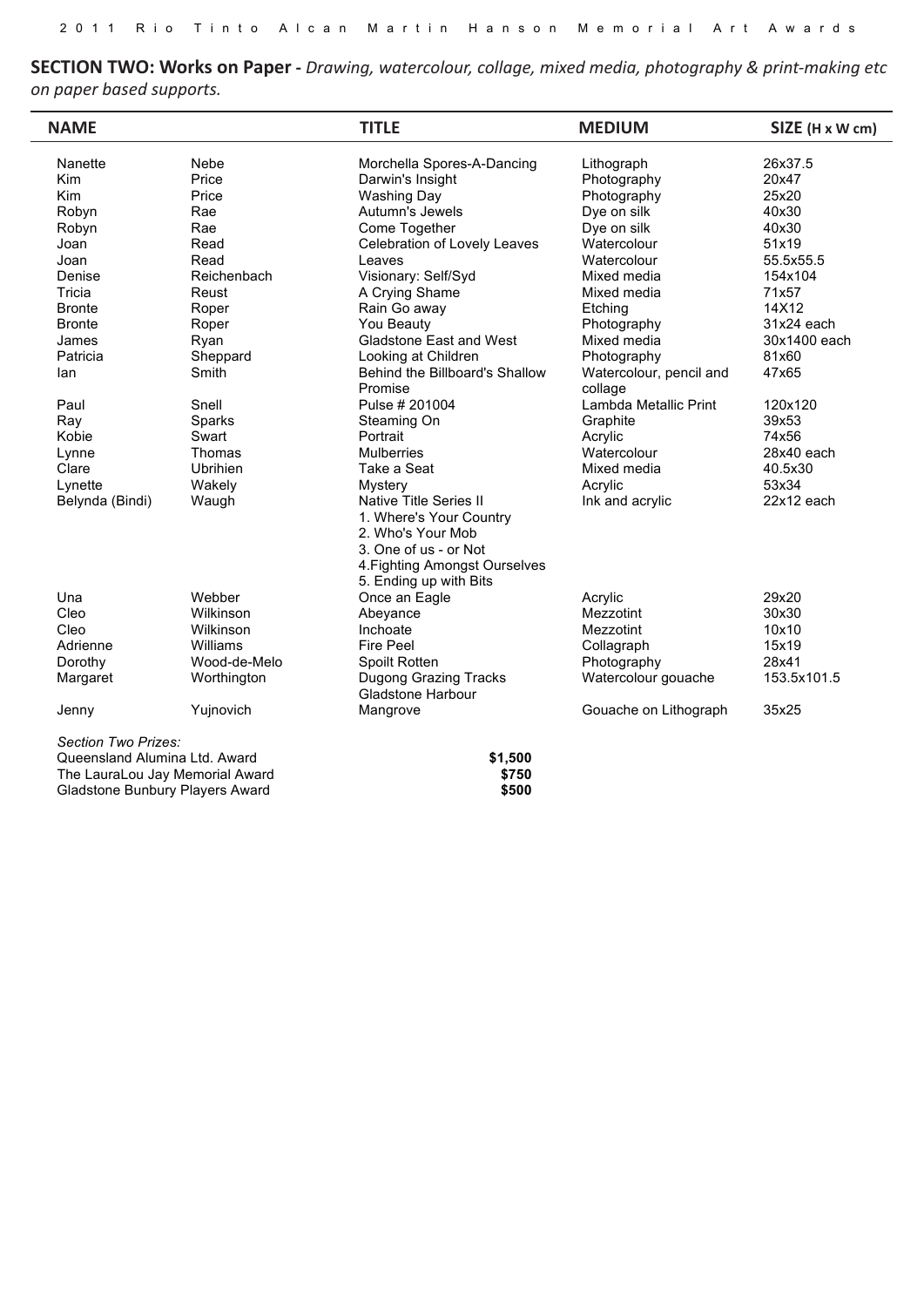SECTION THREE: Three Dimensional & Fibre Works - Pottery hand built/wheel thrown, sculpture including maquettes, carving, assemblage, timber, metal, stone, plastics, fibre etc.

| <b>NAME</b>      |                     | <b>TITLE</b>                                                                                                                | <b>MEDIUM</b>                                                                    | SIZE (H x W cm)       |
|------------------|---------------------|-----------------------------------------------------------------------------------------------------------------------------|----------------------------------------------------------------------------------|-----------------------|
| Paul<br>Rosemary | Adamson<br>Anderson | George Creed OAM<br>Eleven Weeks Eleven Days                                                                                | Fibreglass and bronze<br>Wood, metal, beach<br>rubbish                           | 60x40x40<br>90x130x40 |
| Sarah            | Anderson            | In The Cool                                                                                                                 | Fibre                                                                            | 55x80                 |
| Marilyn          | <b>Batty</b>        | Connections                                                                                                                 | Mosaic and rock                                                                  | 120x60x6              |
| Marilyn          | <b>Batty</b>        | Guardians of the Land                                                                                                       | Metal                                                                            | variable              |
| Beryl            | <b>Beale</b>        | My Garden                                                                                                                   | Fibre                                                                            | 72x86                 |
| Marie            | <b>Brown</b>        | Moonlight and Shadows Playing<br>in my Garden                                                                               | Fibre                                                                            | 110x60                |
| Rod              | <b>Butler</b>       | I Don't Wanna Learn Stuff                                                                                                   | Ceramic, lustre and bling                                                        | 50x18x15              |
| Marjorie         | Cameron             | Nude                                                                                                                        | Jacaranda                                                                        | 17x21x62              |
| Marjorie         | Cameron             | Nude in Silhouette                                                                                                          | Hebel                                                                            | 43x10x126             |
| Diana            | Carey               | <b>Follow Me</b>                                                                                                            | Mixed media                                                                      | 60x120x4              |
| Dan              | Carlyon             | Cement Mixer Under Tree: One<br>Night During a Storm the Cruel<br>Hand of Mother Nature Took Out<br>Our Trusty Cement Mixer | Steel, cement, Spotted<br>Gum wood                                               | 90x120x120            |
| Dan              | Carlyon             | Mr LoCo and His Dog Spike                                                                                                   | Metal scrap locomotive<br>parts                                                  | 190x160x160           |
| Meredith         | Cox                 | Shy and Splash                                                                                                              | Sandstone                                                                        | 27x25x46              |
| Jim              | Cronin              | Survival Instinct                                                                                                           | Wood                                                                             | 59x126x42             |
| Clinton          | Cross               | Nobody Said it Was Easy                                                                                                     | Mixed assemblage                                                                 | 48x44x25              |
| Sheree           | Dearden             | <b>Precious Pocket</b>                                                                                                      | Fibre                                                                            | 160x190               |
| Johanna          | DeMaine             | Being and Becoming                                                                                                          | Ceramic / porcelain                                                              | 15x14x14              |
| Johanna          | DeMaine             | Transmigration                                                                                                              | Ceramic / porcelain                                                              | 26x26x26              |
| David            | Drews               | Cowboy Boot                                                                                                                 | Metal                                                                            | 37x37x10              |
| David            | Drews               | Seahorse                                                                                                                    | Metal                                                                            | 95x38x25              |
| Linda            | Ebenestelli         | The Gap Widens                                                                                                              | Mixed media                                                                      | 200x200x200           |
| Sasha            | Edmonds             | Flower Necklace and Earrings                                                                                                | Silver                                                                           | variable              |
| Carol            | Forster             | It's a Long Way to the Top                                                                                                  | Clay                                                                             | 31x15x10              |
| Carol            | Forster             | Shell We Have Tea at Noosa?                                                                                                 | Clay                                                                             | 20x21x4               |
| Zoe              | Gibson              | Tame Yeti                                                                                                                   | Wool and fabric                                                                  | 130x62x40             |
| Lidia            | Godijn              | Floods, Mud and the Loss of<br>Precious Things                                                                              | handwoven silk and<br>cotton, sterling silver,<br>cabachons, steel,<br>aluminium | 15x36x245             |
| Cajetan          | Goves               | Shedding of Innocence                                                                                                       | Mixed media                                                                      | 55x50x40              |
| Christine        | Holden              | Fisherman's Basket I                                                                                                        | Recycled materials                                                               | 38x37x38              |
| Christine        | Holden              | Fisherman's Basket II                                                                                                       | Recycled materials                                                               | 24x26x24              |
| Carol            | Horton              | The Trappings of Fame                                                                                                       | Assemblage                                                                       | 40x33x18              |
| Susan            | Hutton              | Silent Voyage                                                                                                               | Ceramic                                                                          | 31x16x16              |
| Trisha           | Jacobsen            | Eco Blue 2 - For all people, our<br>children & the children of<br>tomorrow, and for a healthier<br>happier planet           | Mixed media                                                                      | 162x91x92             |
| Pauline          |                     | Home is Where the Heart is                                                                                                  | Clay                                                                             | 35x15x10              |
| Pauline          | Kastenberg          |                                                                                                                             |                                                                                  | 56x10                 |
| Sam              | Kastenberg<br>Keane | Lady in Black<br>Habitat                                                                                                    | Spring stone                                                                     | 45x35x9               |
| Diane            |                     |                                                                                                                             | Clay<br>Mixed media                                                              | 33x24x2               |
| Jocelyn          | Newbold<br>Plovits  | Moving Up / Fibre 7<br>Dragon Bell Forms                                                                                    | Mixed media                                                                      | 3x14x10               |
| Magdalena        | Rios                | Mi Color De Piel<br>Mi Skin Colour                                                                                          | Tile                                                                             | 60x45                 |
| Magdalena        | <b>Rios</b>         | Poochy Doodles                                                                                                              | Tile                                                                             | 57x96                 |
| Mark             | Robinson            | SPROCKET "What's up mate?"                                                                                                  | Welded steel                                                                     | 50x40x15              |
| Clive            | Rouse               | Registered                                                                                                                  | Mixed media                                                                      | 44x30x21              |
| Katherine        | Scriffignano        | Leda and the Swan                                                                                                           | Found objects                                                                    | 65x40x20              |
| Julie            | Shepherd            | <b>Hatchling Pods</b>                                                                                                       | Limoge Porcelain                                                                 | 33x24x27<br>30x25x22  |
| Wendy            | Shoenfisch-Young    | Coal+Fire=Light                                                                                                             | Found material and sea<br>polished coal                                          | 120x50x50             |
| Wendy            | Shoenfisch-Young    | <b>Reformation Series</b>                                                                                                   | Found objects                                                                    | 40x30x100             |
| Tracey-Lea       | Smith               | Plenty More Fish in the Sea                                                                                                 | Found, recycled objects                                                          | various               |
| Ray              | Sparks              | <b>Helping Hands</b>                                                                                                        | Wheel thrown pottery                                                             | 130x60x60             |
| Rosalie          | Stanton-Cook        | Hens Night                                                                                                                  | Clay                                                                             | 57x45x16              |
| Christine        | Turner              | Totem Pole - Suburban Goddess                                                                                               | Mixed media                                                                      | 140x52x30             |
| Nell             | Veenhoven           | <b>Celtic Mermaid</b>                                                                                                       | Fibre                                                                            | 24.5x19               |
| Benjamin         | Wayte               | Dragon Stone                                                                                                                | Copper, amethyst                                                                 | 25x15x26              |
| Keith            | Wood                | Whoops! Wrong Mountain!                                                                                                     | Timber, metal and paint                                                          | 62x456x20             |